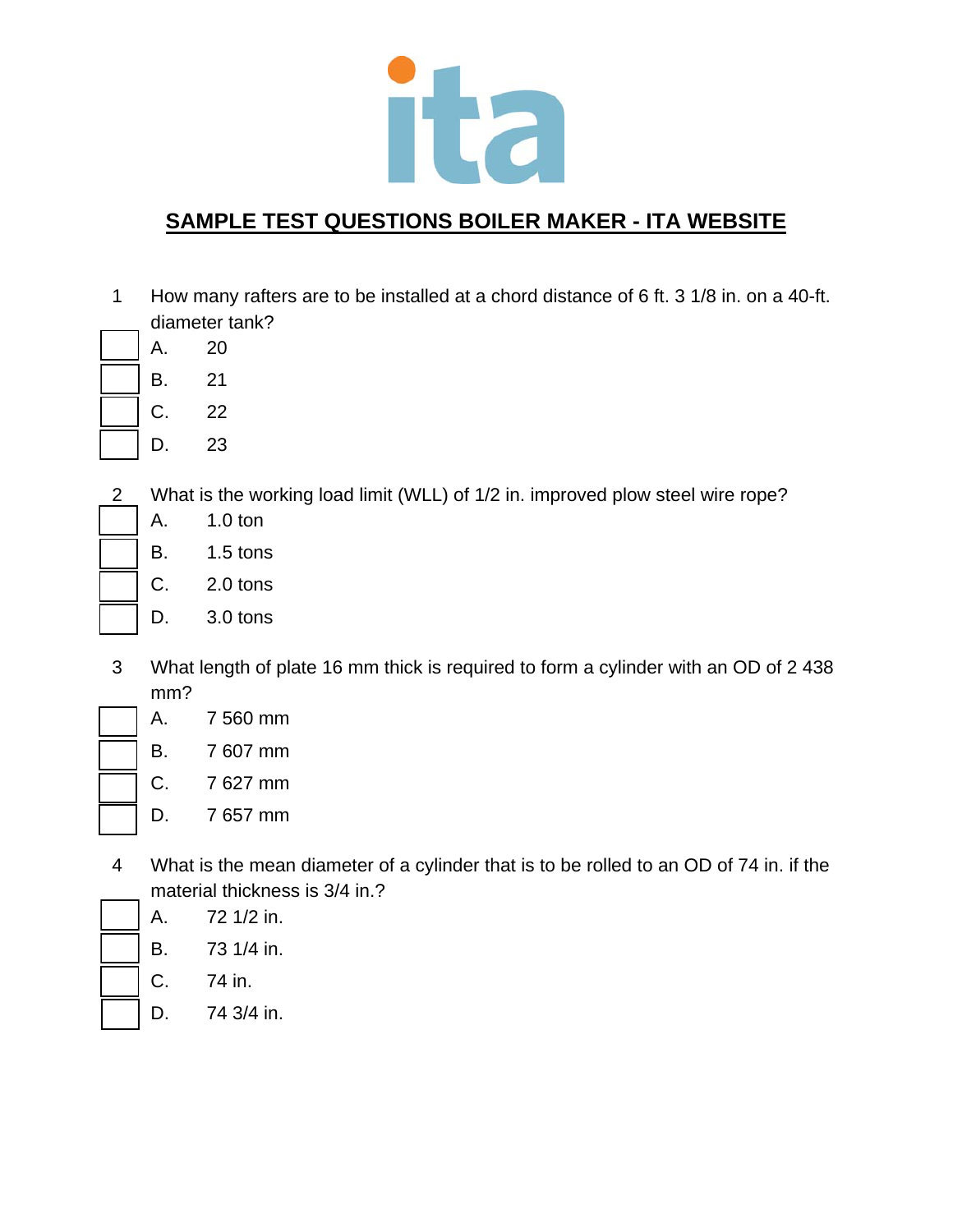

- 5 A bulk storage tank has a mean diameter of 80 ft. and a shell plate thickness of 1 1/8 in. What is the inside radius to which the shell plates would be positioned?
- A. 39 ft. 10 7/8 in.
	- B. 39 ft. 11 7/16 in.
	- C. 40 ft. 0 in.
	- D. 40 ft. 9/16 in.
- 6 What is done after installing the floor plates in a dry-bottom precipitator?
	- A. Wash, scrub and paint.
	- B. Vacuum test for leaks.
	- C. Test for leaks with water.
	- D. Remove all dogs and scabs.
- 7 What is done to temporarily suspend the steam drum on a bottom-supported boiler until the tack tubes are installed and expanded?
	- A. Suspend it from a crane.
	- B. Lash it to the mud drum.
	- C. Lash it to the structural steel.
	- D. Hold it up from the mud drum by columns.
- 8 The scale on a drawing is 1 in. = 1 ft. What is the length of the line on the drawing that represents an object with a dimension size of 18 in.?
	- A. 1 1/2 in.
	- B. 18 in.
	- C. 36 in.
	- D. 216 in.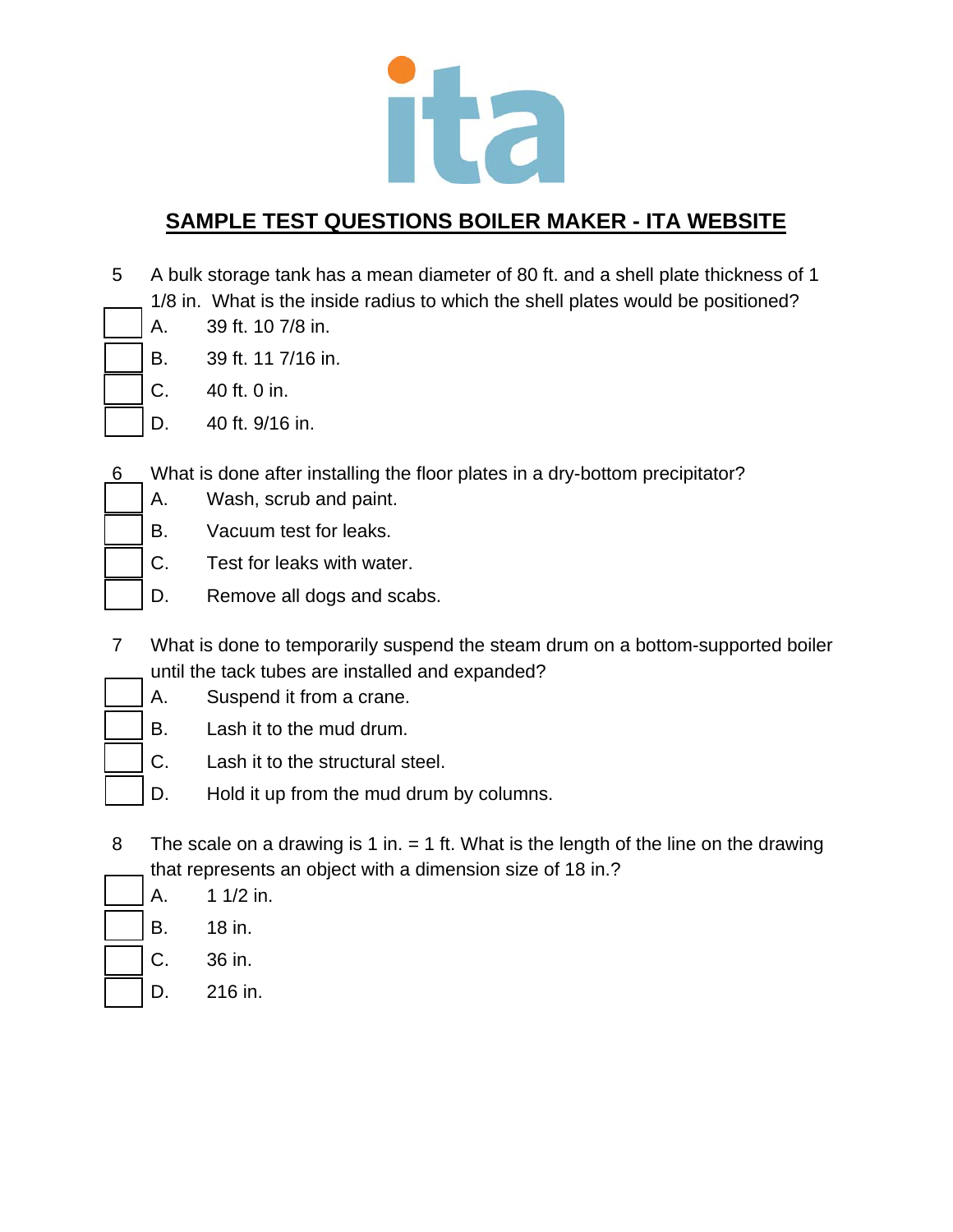

- 9 Which instrument is used with a micrometer to determine precise ID measurements?
- A. Flexible rule.
	- B. Depth gauge.
	- C. Inside micrometer.
	- D. Telescoping gauge.
- 10 What is the offset between cans when fitting circumferential seams on penstock sections with a 3/4 in. difference in diameter?
	- A. 1/8 in. B. 1/4 in.
	- C. 3/8 in.
	- D. 3/4 in.
- 11 Given **no** direct crane access, what is the best method for landing and securing an 8 ft. by 8 ft. platform complete with grating and handrails?
	- A. Transfer load to local rigging and bolt up.
	- B. Transfer load to finger bars and bolt up.
	- C. Make accessible bolts, transfer load and bolt up.
	- D. Make accessible bolts and transfer load to tirfor.
- 12 What is used to move a light tray section along a high line assembly in a large diameter vessel?
	- A. Tag line.
	- B. Chainfall.
	- C. Come-along.
		- D. 4-ton air tugger.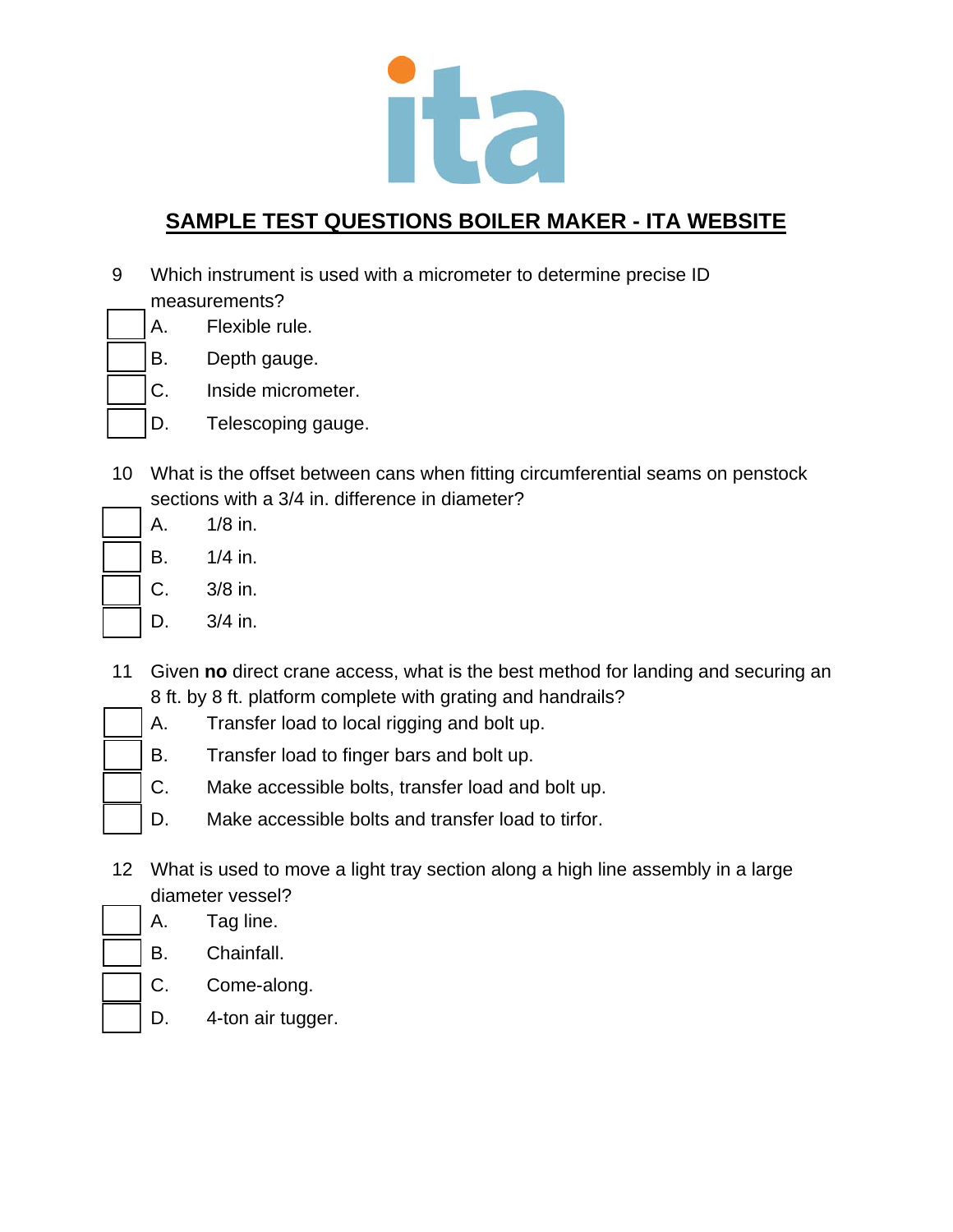

- 13 What is the welding sequence for scroll case sections?
	- A. Stress relieve, weld exterior complete, back gouge, weld interior complete.
	- B. Stress relieve, weld interior complete, back gouge, weld exterior complete.
	- C. Preheat, weld exterior complete, back gouge, weld interior complete.
	- D. Preheat, weld interior complete, back gouge, weld exterior complete.

14 What is inspected on an integral scaffold before starting penstock maintenance?

- A. Scaffold clip weld integrity, decking, and explosion-proof lighting.
- B. Scaffold clip weld integrity, decking, toeboard, midrails, and handrails.
- C. Decking, toeboard, midrails, and scaffold frame.
- D. Decking, scaffold frame, and fixed ladders.
- 15 What should be used to lift a completed 50 ft. stack section that is 10 ft. in diameter and constructed from 3/4 in. plate onto a structural support 100 ft. above the ground?
- 
- A. 30 ton boom truck.
	- B. 35 ton rough terrain crane.
	- C. 50 ton hydraulic crane.
	- D. 50 ton lattice boom crane.
	- 16 What does the symbol  $\varnothing$  mean on a drawing?
		- A. Circle.
			- B. Radius.
			- C. Diameter.
			- D. Circumference.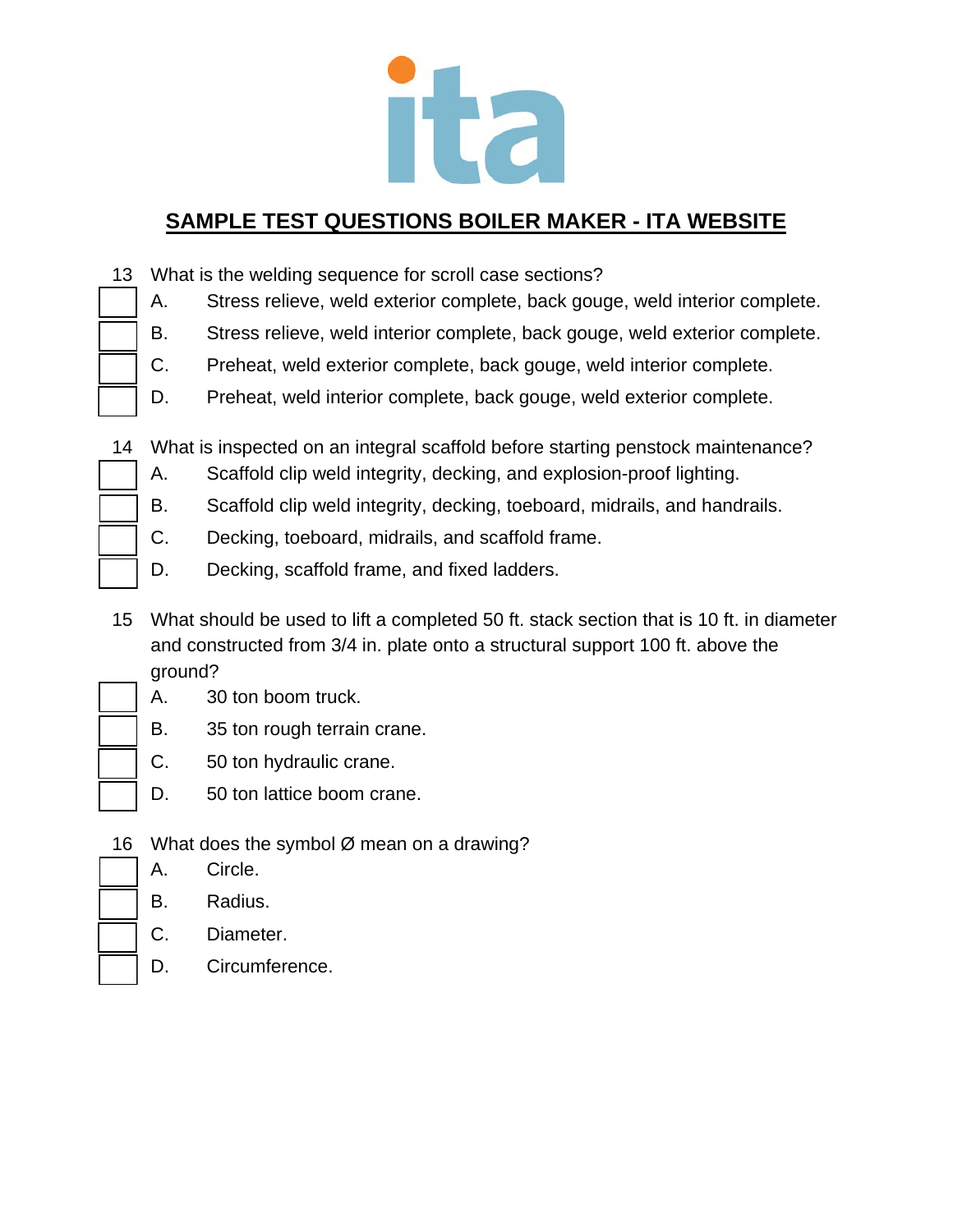

17 A square plate has an area of 1 490  $\text{cm}^2$ . What is the length of each side?

- A. 383 mm
- B. 386 mm
- C. 391 mm
- D. 405 mm
- 18 What must be done when the gravel base for a 40-ft. diameter tank varies by up to 3/8 in.?
	- A. Nozzle orientations/elevations must be realigned on each course to correct the out of level base.
	- B. Horizontal seam gaps must be fitted unevenly to make up the 3/8 in. variation.
	- C. After the first course, the shell plates must be shot and the base levelled.
	- D. Scaffold clips must be installed after the positioning of the shell plate.
- 19 After a heat exchanger is filled with water, test pressure is difficult to achieve. Assuming there are **no** leaks, what is the reason?
	- A. Trapped air.
	- B. Vessel too large.
	- C. Fill hose too large.
	- D. Insufficient pump capacity.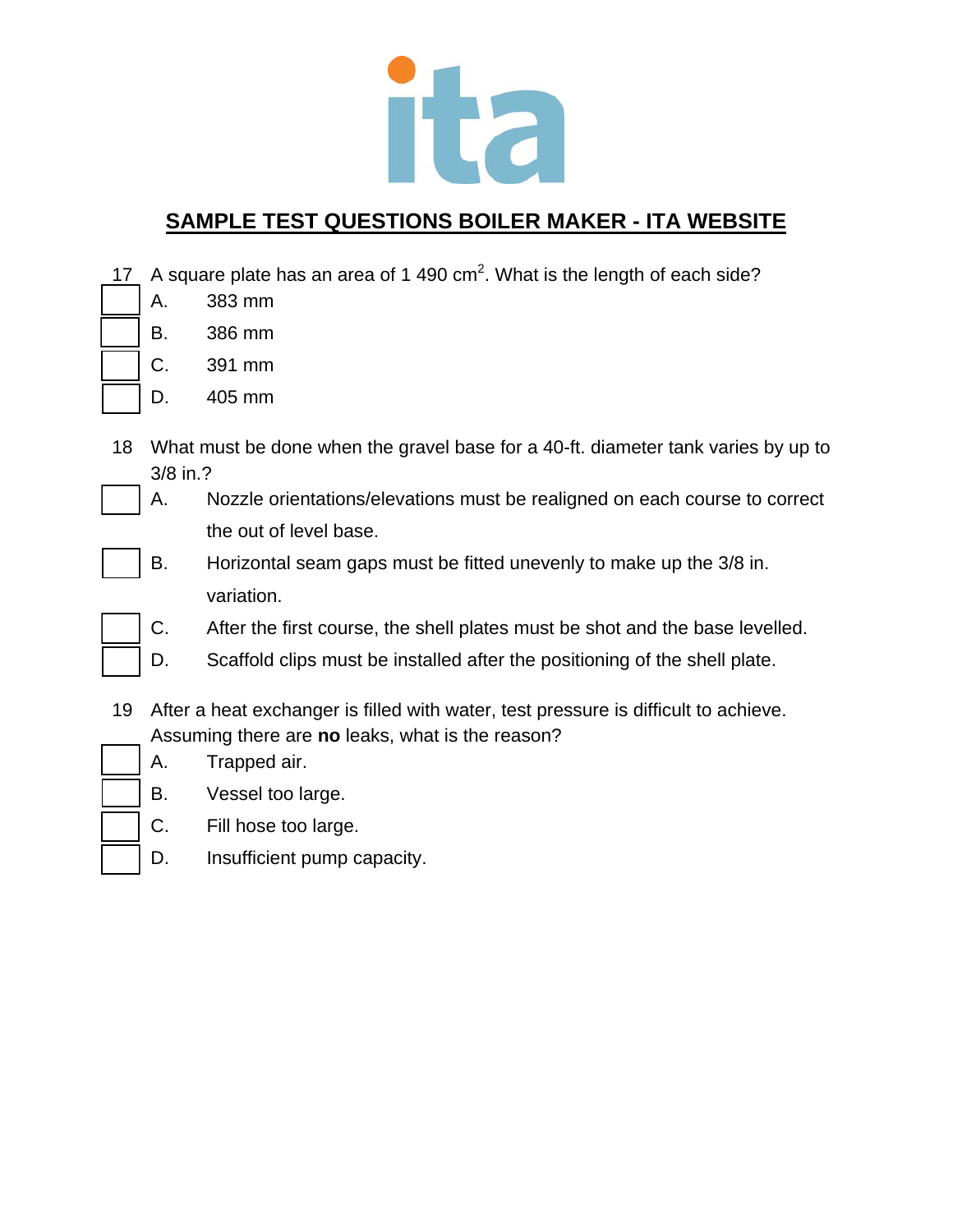

- 20 The first plate of the second ring on an 80-ft. diameter tank is being erected. When is the load line removed from the plate?
	- A. After the butt straps have been tack welded to the shell.
	- B. After the channels or flat bars have been welded in place.
	- C. After the wedges have been installed on both sides and the key plates have been attached to the vertical seam.
	- D. After the shell plate has been set on shims, the wedges have been installed and the strongbacks have been secured.
- 21 Where are curtain frames installed?
	- A. Directly below the hot roof in the scrubber.
	- B. Directly below the hot roof in the precipitator.
	- C. Directly below the cold roof in the precipitator.
	- D. Directly above the chain-fed hopper in a wet bottom precipitator.
- 22 What is done to prevent the generating tube from rotating prior to expansion into the drum?
	- A. Peen the tube on two sides.
	- B. Clamp the tube to the one next to it.
	- C. Tack weld each tube to the tube sheet.
	- D. Insert hardwood spacers between the tubes.
- 23 What is the centre-to-centre spacing for wire rope clips used on 1-in. diameter
- rope? A. 4 in. B. 6 in. C. 8 in.
	- D. 10 in.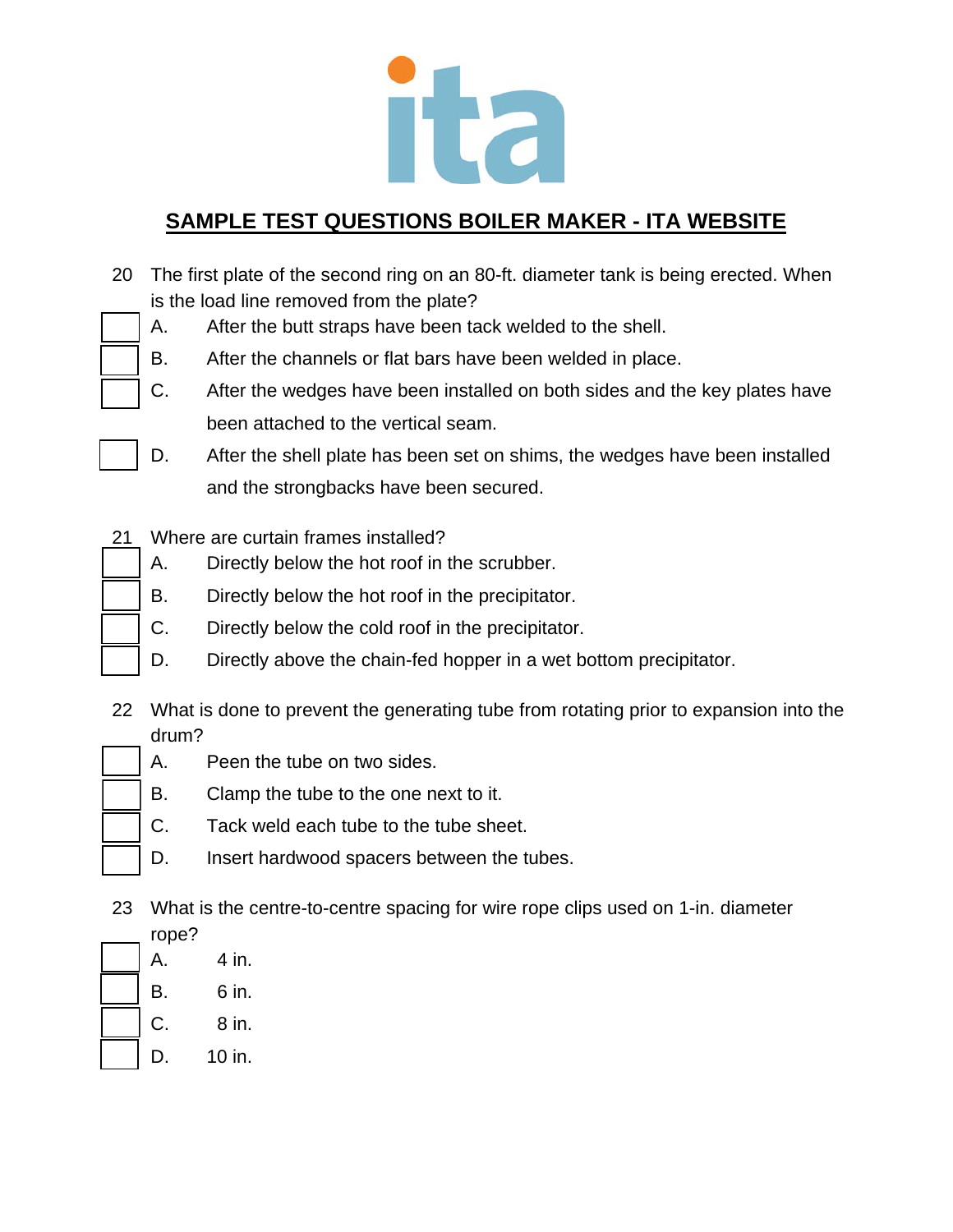

| 24 What must the hoist operator and the signaler do when using radio communication? |                                                    |
|-------------------------------------------------------------------------------------|----------------------------------------------------|
|                                                                                     | Avoid communicating until the lift status changes. |

- B. Keep in constant communication with each other.
- C. Keep a clear view of each other while communicating.
- D. Use abbreviated radio communication to relay messages.
- 25 The thickness of one section of a pressure vessel is 1/4 in. and the thickness of the abutting section is 1/2 in. What must be done?
	- A. The thinner section must be built up to meet the thicker at a slope no greater than 1:2.
	- B. The thicker section must be bevelled to meet the thinner at a slope of 1:3.
	- C. The thicker section must be bevelled to meet the thinner at a slope of 1:4.
	- D. The thinner section must be built up to meet the thicker at a slope greater than 1:6.
- 26 Which method would help control distortion in a welded component?
	- A. Using larger electrodes and larger weld passes.
	- B. Finishing each weld with lots of weld reinforcement.
	- C. Using lower amperage and small consecutive passes.
	- D. Welding in the same direction and staggering the welds.
- 27 Which type of fire can be put out with a fire extinguisher inscribed with a circle containing the letter C?
	- A. Live electrical.
	- B. Combustible metals.
	- C. Gasoline, oil or grease.
	- D. Wood, paper and textiles.